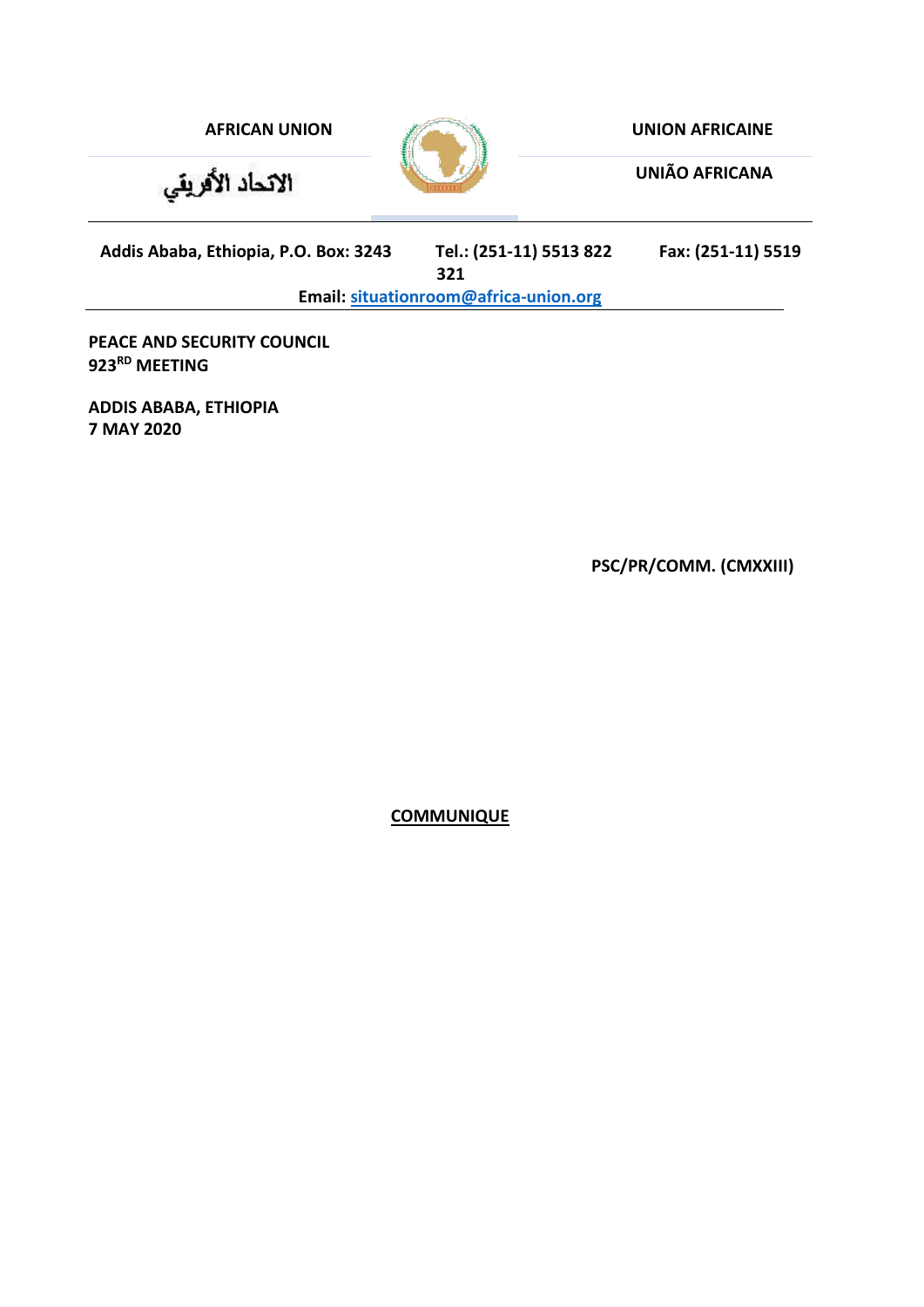#### **COMMUNIQUE**

Adopted by the Peace and Security Council (PSC) of the African Union (AU) at its 923<sup>rd</sup> meeting held on 7 may 2020, on the Situation in Somalia and Renewal of the Mandate of the African Union Mission in Somalia (AMISOM):

### The Peace and Security Council,

*Noting* the remarks made by the Permanent Representative of the Kingdom of Lesotho to the AU and Chairperson of the PSC for May 2020, H.E, Ambassador Professor Mafa Sejanamane, as well as the statement made by the Commissioner for Peace and Security, Ambassador Smail Chergui, the briefing provided by Ambassador Francisco Madeira, Special Representative of the Chairperson of the AU Commission for Somalia and Head of AMISOM, and the statements made by the representatives of the Federal Government of Somalia (FGS) and the United Nations Office to the African Union (UNOAU);

*Further noting* the Report of the Chairperson of the Commission on the situation in Somalia and renewal of AMISOM mandate;

*Recalling* its previous decisions and pronouncements on the situation in Somalia and AMISOM, particularly Communique [PSC/PR/COMM(CMXI)], adopted at is 911<sup>th</sup> meeting held on 24 February 2020; Communique [PSC/PR/COMM.1(CMI)] adopted at its 901st meeting held on 13 December 2019; Communiqué [PSC/PR/COMM.(DCCCLXV)] adopted at its 865th meeting held on 7 August 2019; and Communiqué  $[PSC/PR/COMM.1(DCCCXLVIII)]$  adopted at its 848<sup>th</sup> meeting held on 9 May 2019, as well as UN Security Council Resolution (UNSCR) 2472 (2019) of 31 May 2019.

### Acting under Article 7 of its Protocol, the Peace and Security Council:

**1.** *Welcomes* the fourth Report of the Chairperson of the Commission submitted pursuant to paragraph 11 of the PSC Communiqué  $[PSC/PR/COMM.1(DCCCXLVIII)]$  adopted at its 848<sup>th</sup> meeting, held on 9 May 2019, in Addis Ababa, Ethiopia, in which, among others, Council requested the Commission to work closely with the UN and to ensure timely quarterly reports to the PSC on the situation in Somalia including issues relating to AMISOM;

**2.** *Commends* all efforts deployed by the Federal Government of Somalia (FGS), the Federal Member States (FMS) of Somalia, as well as AMISOM towards the promotion of inclusive political participation and dialogue to further enhance national cohesion, and *requests* the AMISOM to continue its engagement with the FGS and all other relevant stakeholders, with a view to assisting Somalia in addressing the current challenges;

**3.** *Encourages* additional efforts in building greater coordination and cooperation between the FGS and FMS to promote collective governance and socio-economic development of Somalia;

**4.** *Welcomes* the progress made in Somalia's preparation for elections scheduled for November 2020, including the establishment of a Joint Parliamentary Committee for the completion of the Electoral Law; following the National Elections Bill (NEB) signed into law on 21 February 2020; as well as the activities of the National Electoral Security Taskforce (NESTF); *applauds* the Joint Parliamentary Committee for drafting the work plan, electing key officials, and successfully organizing a retreat on elections with the National Independent Electoral Committee (NIEC) in April 2020, with a view to creating conducive conditions for the holding of regional consultations as soon as possible;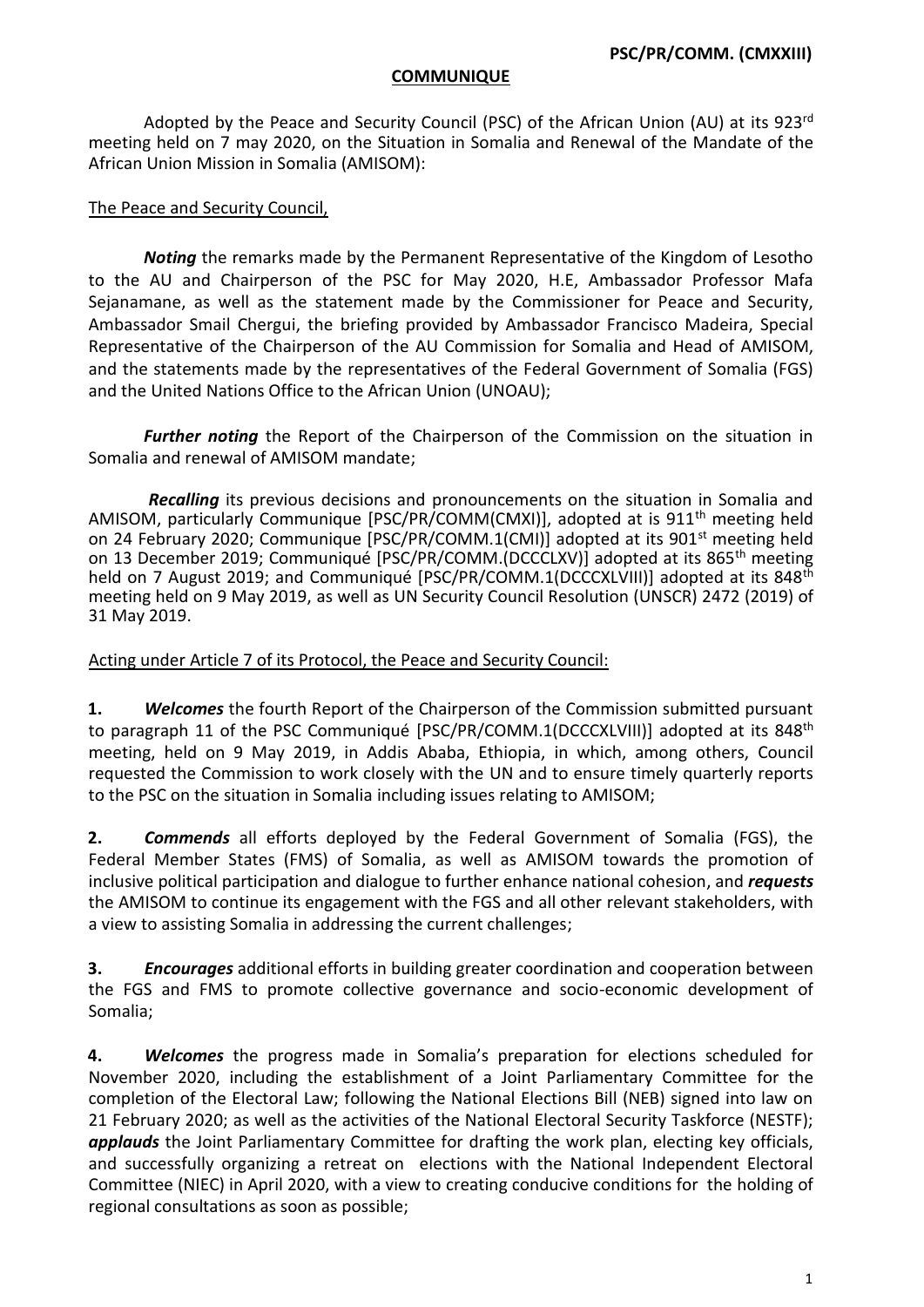# **PSC/PR/COMM. (CMXXIII)**

**5.** *Expresses deep concern over* the security threats, including increasing mortar shelling of AMISOM base camp, illicit proliferation and flow of arms, as well as Improvised Explosive Devises (IED) and its materials which are used more extensively by the Al Shabaab terrorist group and other armed opposition groups (AOG) operating in the country; in this regard, Council *encourages* AMISOM to continue providing support to the Somali National Forces in degrading the activities of Al Shabaab; *commends* the Republic of Uganda for its initiative to deploy helicopters for AMISOM, and *calls for* adequate force enablers and multipliers that the Mission desperately needs, in order to enable it to more effectively discharge its mandate and to consolidate peace in Somalia;

**6.** *Condemns, in strongest terms possible,* the continuous and indiscriminate attacks by Al-Shabaab against civilian population and facilities, as well as targeted assassinations of Government personnel and prominent politicians; *expresses deep condolences* to the families of those who lost their lives and *wishes* quick recovery to those injured during those cowardly attacks; *pays tribute* to the AMISOM Troop and Police Contributing Countries (T/PCCs), and their nationals, especially those that have paid the ultimate sacrifice in the promotion of peace, security, stability and reconciliation in Somalia;

**7.** *Expresses concern* over the security implications of AMISOM drawdown and *stresses the imperative need* for a halt in further reduction of AMISOM uniformed personnel, with regard to the planning for the safe holding of elections and the successful implementation of the Somali Transition Plan leading to 2021, with a view to preserving the gains made so far, and also taking into consideration the impacts of COVID-19 on the entire Mission;

**8. Recalls** UN Security Council Resolution 1863(2009) establishing a Trust Fund to provide support to AMISOM and *calls* for urgent contributions to address additional challenges, including COVID-19 and supporting and securing humanitarian activities in Somalia*;*

**9.** *Urges* the AU Commission to further strengthen its oversight over AMISOM and ensure Mission unified command and control between FHQs and Sector Units operational coordination among AMISOM contingents, strengthen command, control and accountability of the operationalization of the mission enabling units, including mission air assets, enabling the creation and operationalization of mobile military forces in the sectors, and promote coordinated operational decision making under the Force Commander, and ensure that all Mission force enablers and multipliers operate under the Force Commander.

**10.** *Appeals* to all relevant stakeholders to continue working together to expedite the deployment of the Ghana and Djibouti Formed Police Unit (FPU) and equipment, including utilization of air assets of other UN Missions in Africa, if such capabilities are not currently available within Somalia;

**11.** *Expresses concern over* the effects of the desert locust invasion, as well as the floods and the attendant humanitarian situation in Somalia which has displaced many people and in this context, *appeals* to all Member States and the international community to provide humanitarian assistance to the affected population, as well as for provision of security and rebuilding of infrastructure to facilitate humanitarian access and movement of goods and people;

**12.** *Requests* the AU Commission, through Africa Centres for Disease Control and Prevention (Africa CDC) to continue providing necessary support to the FGS in the fight against COVID-19 pandemic, with a view to ensuring preservation of the gains made in political and socio-economic sectors in the country, as well as in the preparation of the planned elections;

**13.** *Calls* for a comprehensive review of the Somali Transition Plan and its implementation modalities, led by the FGS, with full participation of the AU, UN, EU and key FGS bilateral